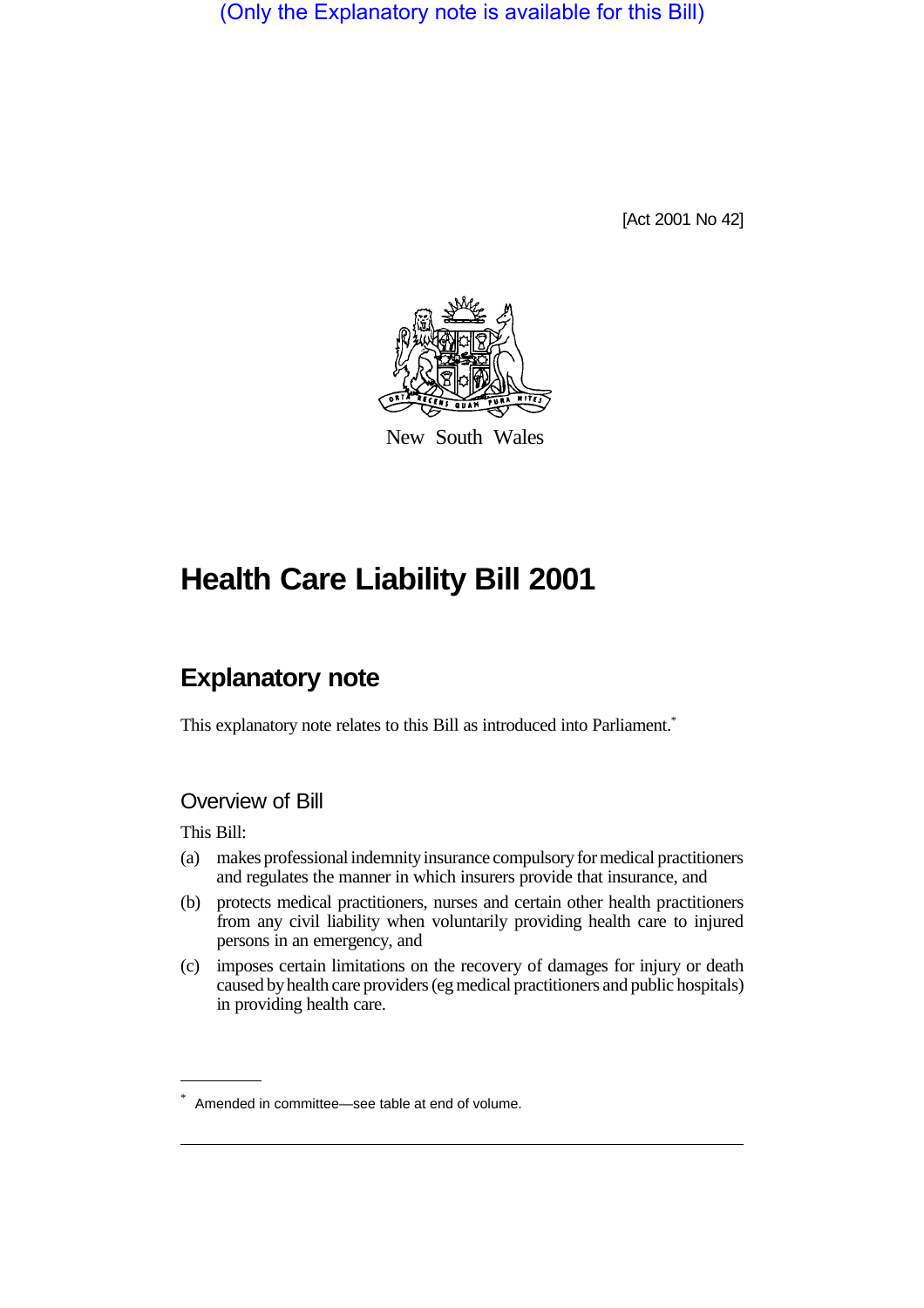Explanatory note

The specific objects of this Bill are as follows:

- (a) to facilitate access to fair and sustainable compensation for persons who sustain severe injuries from the provision of health care,
- (b) to keep the costs of medical indemnity premiums sustainable, in particular by limiting the amount of compensation payable for non-economic loss in cases of relatively minor injury, while preserving principles of full compensation for those with severe injuries involving ongoing impairment and disabilities,
- (c) to promote the reasonable distribution across the medical indemnity industry of the costs of compensation for persons who sustain severe injuries from the provision of health care,
- (d) to facilitate the effective contribution by medical indemnity providers to risk management and quality improvement activities in the health care sector,
- (e) to enable the medical profession and the community to be better informed as to the costs of compensation for, and developing trends in, personal injury claims arising from the provision of health care.

Outline of provisions

# **Part 1 Preliminary**

**Clause 1** sets out the name (also called the short title) of the proposed Act.

**Clause 2** provides for the commencement of the proposed Act on the date of assent (except for Part 3 which will commence on a day to be appointed by proclamation).

**Clause 3** sets out the objects of the proposed Act (as stated in the above overview). Clause 3 also requires the proposed Act to be construed in a way that would best promote the objects of the proposed Act.

**Clause 4** defines certain words and expressions used in the proposed Act. The term *health care provider* means a medical practitioner (references to which in the proposed Act include a medical practitioner's practice company), a public health organisation (eg an area health service) or the licensee of a private hospital or day procedure centre (but only if the regulations provide for any such licensee to be a health care provider for the purposes of the proposed Act). The term *health care claim* means a claim, in any civil action, for damages against a health care provider in respect of an injury or death caused wholly or partly by the fault of the health care provider in providing health care.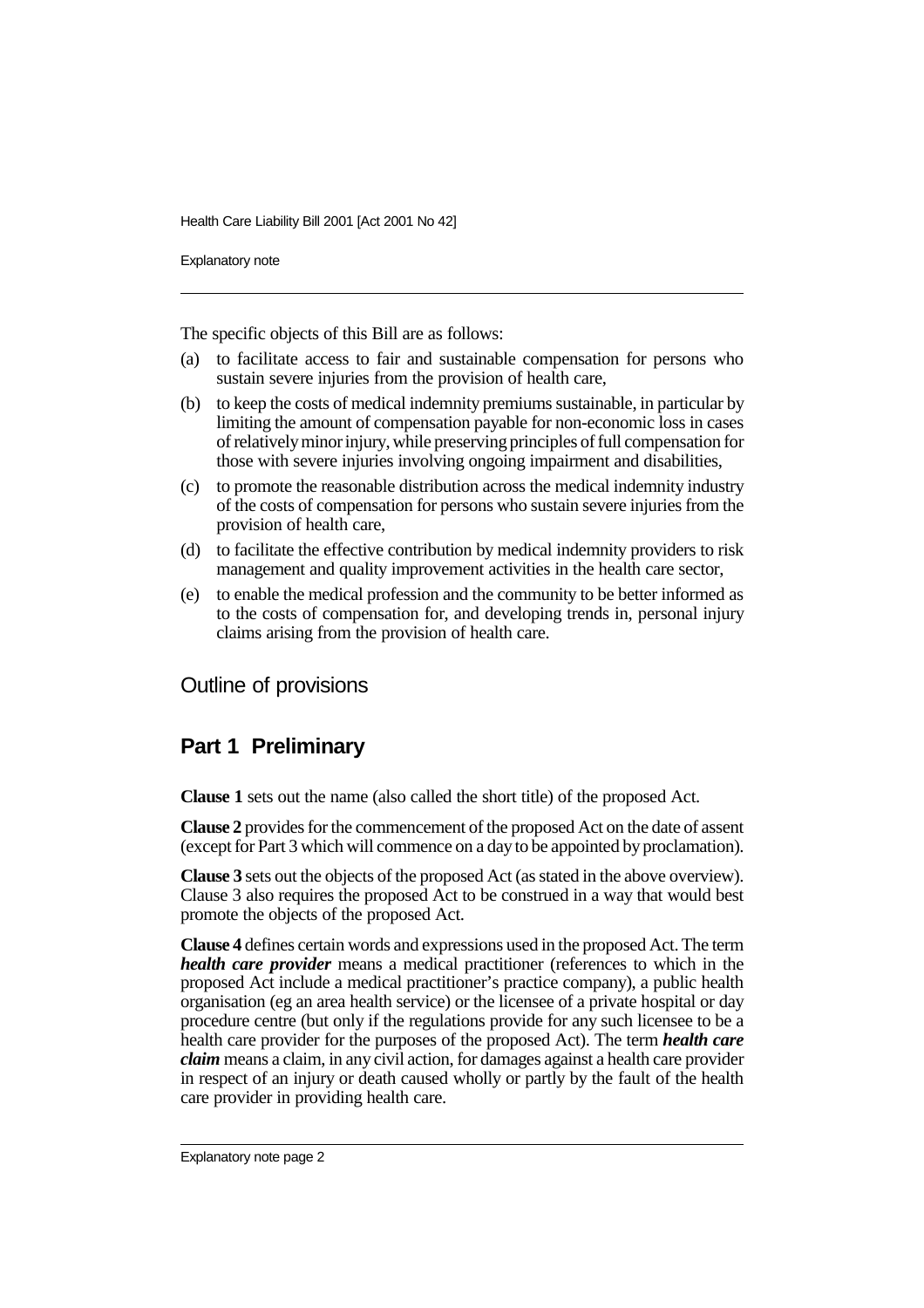Explanatory note

# **Part 2 Awarding of damages in health care claims**

#### **Division 1 Application of Part**

**Clause 5** provides that Part 2 applies to an award of damages in respect of a health care claim. The Part extends to an award of damages that relates to an injury (or death resulting from an injury) received before the date of assent, but the Part does not apply to or in respect of court proceedings that have already been commenced or to any awards that have already been made.

**Clause 6** excludes certain awards of damages from the operation of Part 2.

**Clause 7** makes it clear that the Part does not give rise to any cause of action to recover damages (ie the Part only relates to the awarding or recovery of damages).

**Clause 8** provides that a court cannot award damages (or interest on damages) contrary to the proposed Act.

#### **Division 2 Damages for economic loss**

**Clause 9** limits the amount of damages that may be awarded for past or future economic loss (eg loss of earnings or deprivation or impairment of earning capacity).

**Clause 10** provides for damages for future economic loss to be determined in accordance with the claimant's prospects.

**Clause 11** requires the application of a discount rate in assessing lump sum damages for future economic loss.

**Clause 12** specifies the circumstances in which damages for attendant care services (such as domestic help or nursing) that are provided on a gratuitous basis may be awarded.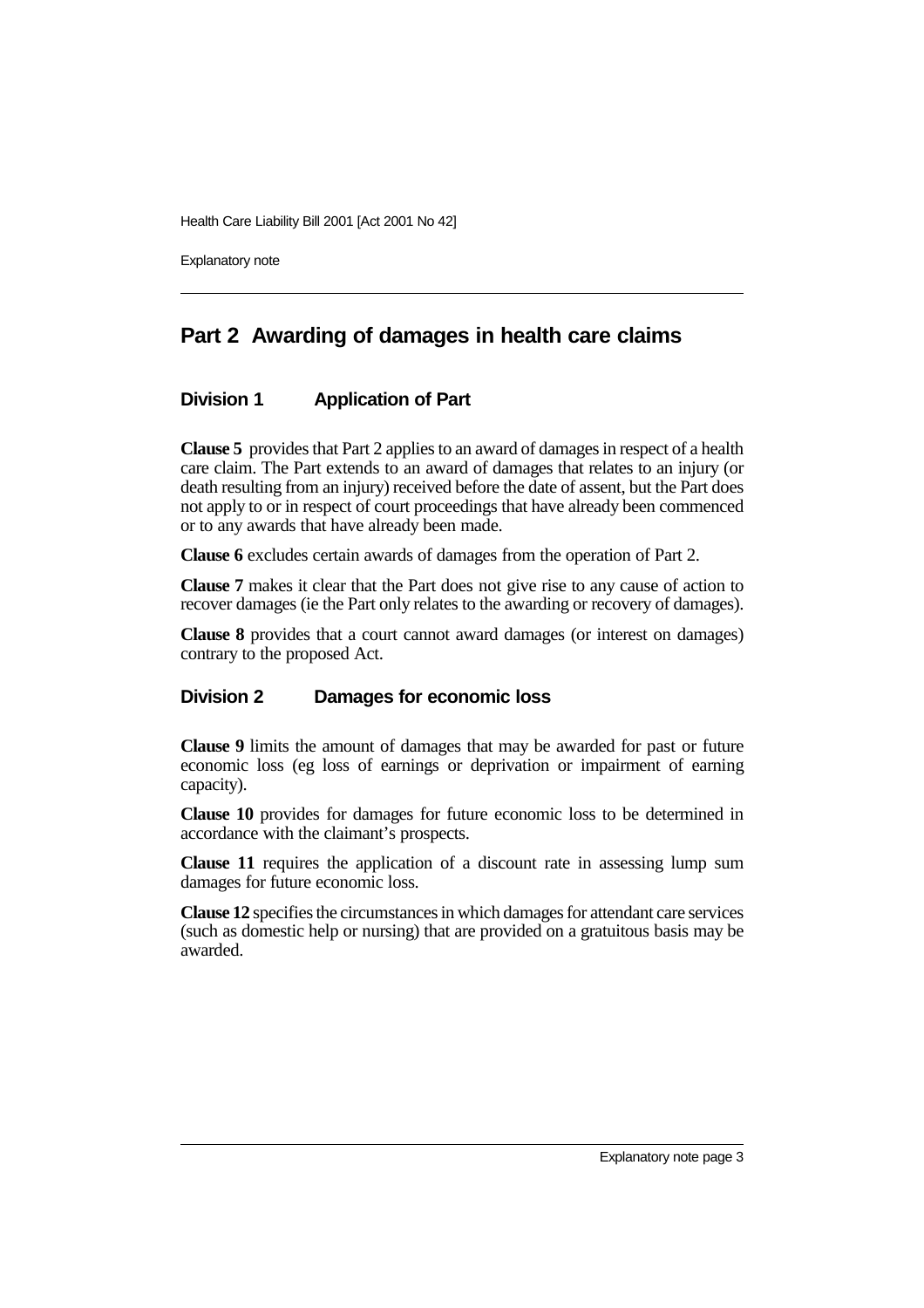Explanatory note

#### **Division 3 Damages for non-economic loss (general damages)**

**Clause 13** provides for the determination of damages for non-economic loss (eg pain and suffering, loss of amenities of life, loss of expectation of life and disfigurement). No such damages are to be awarded unless the severity of the noneconomic loss is at least 15% of a most extreme case. A limit on the amount of damages for non-economic loss is imposed (\$350,000), but that maximum amount is to be awarded only in a most extreme case. Once the 15% threshold is passed, damages for non-economic loss are to be assessed in accordance with the Table to the proposed section as a percentage of the maximum amount.

**Clause 14** provides for the indexation, by order of the Minister published in the Gazette, of the maximum amount that may be awarded as damages for noneconomic loss.

#### **Division 4 Other matters**

**Clause 15** makes provision with respect to the interest payable on damages. No interest is payable on damages awarded for non-economic loss.

**Clause 16** deals with contributory negligence in health care claims that are brought under the *Compensation to Relatives Act 1897*.

**Clause 17** prohibits the awarding of punitive or exemplary damages.

**Clause 18** enables a court to make consent orders for structured settlements in relation to health care claims.

# **Part 3 Professional indemnity insurance**

**Clause 19** provides that a person is not entitled to practise as a medical practitioner unless the person is covered by approved professional indemnity insurance. The New South Wales Medical Board will be empowered to cancel the registration of (or suspend) an uninsured medical practitioner, and practising as a medical practitioner without approved professional indemnity insurance will constitute unsatisfactory professional conduct for the purposes of the *Medical Practice Act 1992*.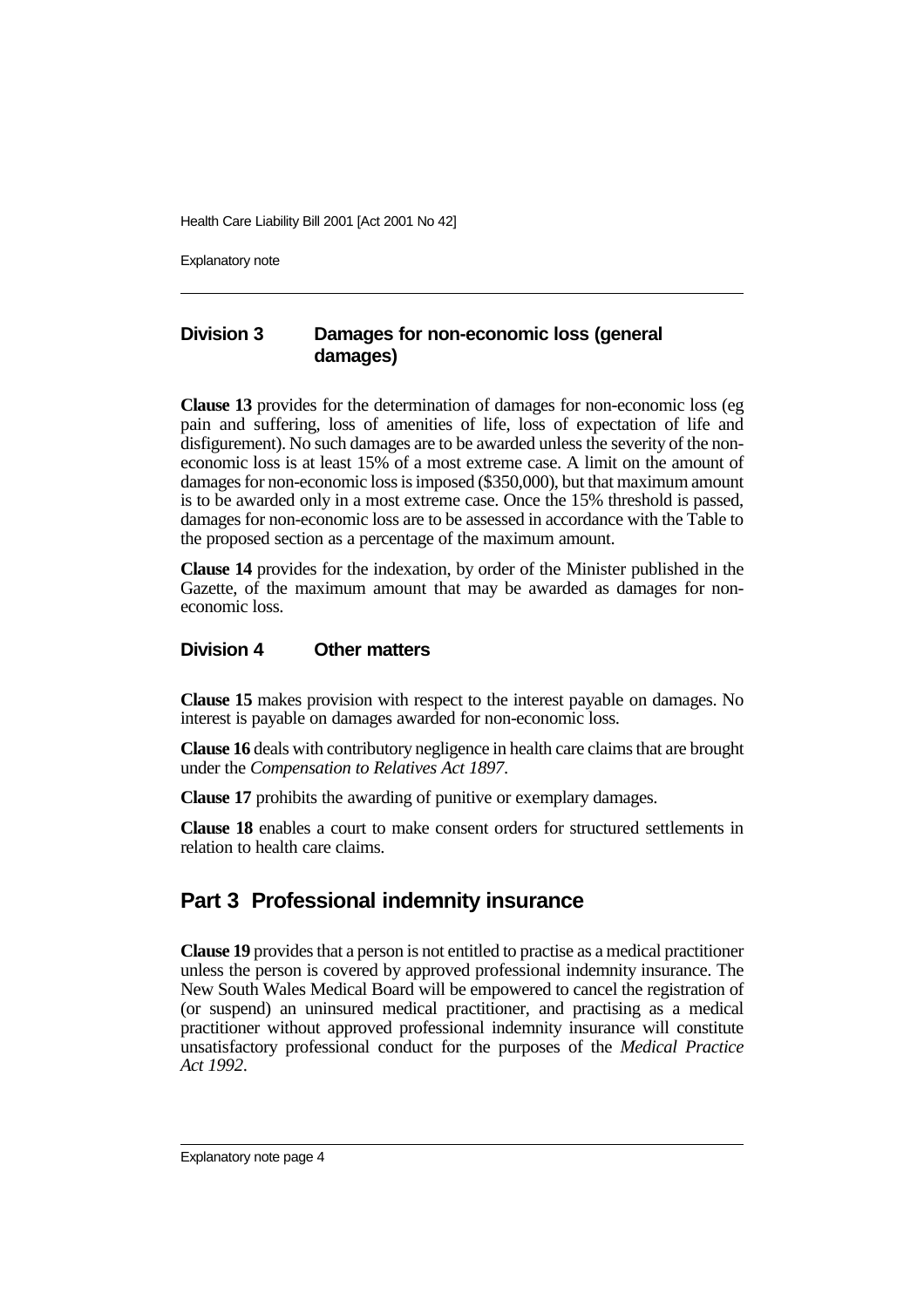Explanatory note

**Clause 20** provides that professional indemnity insurance is *approved* if the kind and extent of the insurance are approved by the Minister by order published in the Gazette (such an order is referred to in the proposed Act as an *insurance approval order*).

**Clause 21** provides that an insurer who provides approved professional indemnity insurance must comply with specified data collection and reporting requirements and have in place a comprehensive risk management program.

**Clause 22** provides that the Minister may, by order published in the Gazette, impose requirements on insurers who provide approved professional indemnity insurance.

**Clause 23** contains provisions relating to insurance approval orders and insurance regulation orders.

**Clause 24** enables the Minister by order published in the Gazette to prohibit an insurer from providing approved professional indemnity insurance if the Minister is satisfied that the insurer has failed to comply with any of the requirements imposed on the insurer by or under the proposed Act. It will be an offence for the insurer to provide approved professional indemnity insurance in contravention of such a prohibition order.

**Clause 25** provides that certain classes of health practitioners are also not entitled to practise unless they are covered by some form of professional indemnity insurance.

# **Part 4 Provision of emergency health care—protection from liability**

**Clause 26** provides that Part 4 applies to medical practitioners, nurses and other health practitioners prescribed by the regulations.

**Clause 27** provides that if a person to whom Part 4 applies provides health care to an injured person in an emergency situation, then the person cannot be subject to any civil action, liability, claim or demand so long as the health care was provided in good faith and on a voluntary basis without fee or reward.